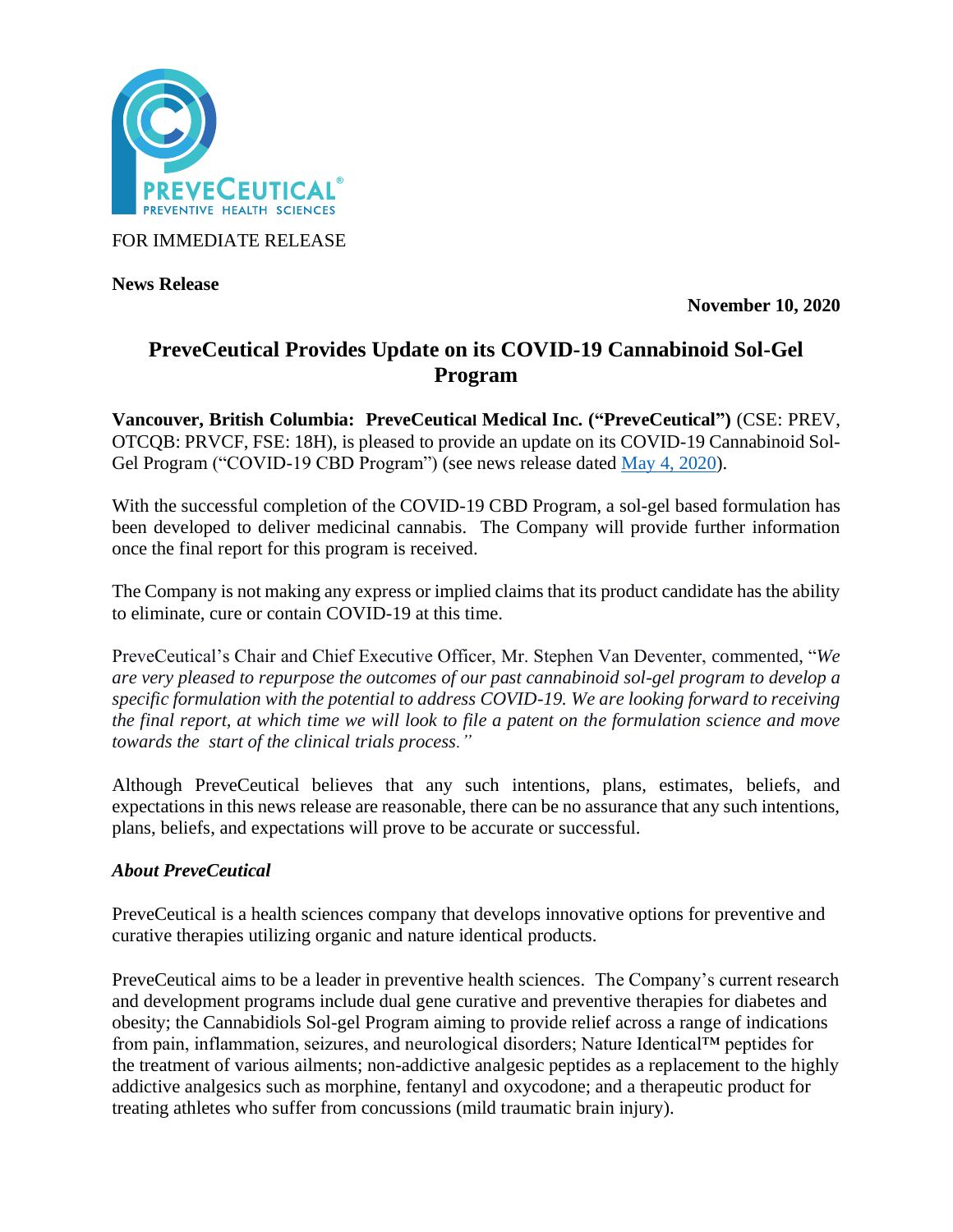For more information about PreveCeutical, please visit our website [www.PreveCeutical.com](http://www.preveceutical.com/) or follow us on [Twitter](http://twitter.com/PreveCeuticals) and [Facebook.](http://www.facebook.com/PreveCeutical)

### *On behalf of the Board of Directors of PreveCeutical*

*Stephen Van Deventer, Chairman and Chief Executive Officer*

### *For further information, please contact:*

*Stephen Van Deventer: +1 604 306 9669*

#### *Or Investor Relations* [ir@preveceutical.com](mailto:ir@preveceutical.com)

#### *Forward-Looking Statements:*

This news release contains forward-looking statements and forward-looking information (collectively, "forwardlooking statements") within the meaning of applicable Canadian and U.S. securities legislation, including the United States Private Securities Litigation Reform Act of 1995. All statements in this news release that are not purely historical are forward-looking statements and include any statements regarding beliefs, plans, expectations and orientations regarding the future, including, without limitation, the successful development of the COVID-19 CBD Sol-Gel formulations as a potential treatment for COVID-19 caused by SARS-CoV-2 infection, that PreveCeutical will seek fast track solutions from various governmental regulators with respect to the COVID-19 CBD Sol-Gel formulations once their development is complete, the anticipated timing of continued research interests of PreveCeutical, PreveCeutical's anticipated business plans, and its prospects of success in executing its proposed plans. Often, but not always, forward-looking statements can be identified by words such as "will", "pro forma", "plans", "expects", "may", "should", "budget", "schedules", "estimates", "forecasts", "intends", "anticipates", "believes", "potential", "proposes" or variations of such words including negative variations thereof and phrases that refer to certain actions, events or results that may, could, would, might or will occur or be taken or achieved. Forward-looking statements are based on certain assumptions regarding PreveCeutical, including expected growth, results of operations, including PreveCeutical's research and development activities, performance, industry trends, growth opportunities, that the appropriate CBD extracts required for research on the COVID-19 CBD Sol-Gel formulations, and the payments for the COVID-19 CBD Sol-Gel Program are delivered to UniQuest in a timely manner, that PreveCeutical will be granted requisite expedited approvals by governmental regulators with respect to the COVID-19 CBD Sol-Gel formulations, and that PreveCeutical will be able to obtain the financing required to carry out the COVID-19 CBD Sol-Gel Program, retain and attract qualified research personnel and obtain and/or maintain the necessary intellectual property rights needed to carry out future business activities.

Actual results could differ from those projected in any forward-looking statements due to numerous factors including, risks and uncertainties relating to: complexities and delays in connection with research and development activities and the actual results of research and development activities including the successful development of the COVID-19 CBD Sol-Gel formulations as a potential treatment for COVID-19 caused by SARS-CoV-2 infection; the ability of PreveCeutical to, among other things, protect its respective intellectual property, obtain any required governmental, regulatory or stock exchange approvals, permits, consents or authorizations required, including Canadian Securities Exchange acceptance of any planned future activities and obtaining requisite approvals from world health agencies; and the ability of PreveCeutical to commercialize products, pursue business partnerships, complete their research programs as planned, including the COVID-19 CBD Sol-Gel Program, and obtain the financing required to carry out their planned future activities. Other factors such as risks relating to epidemics or pandemics such as COVID–19, including the impact of COVID–19 on the Company's business, financial condition and results of operations, general economic, market or business conditions or changes in laws, regulations and policies affecting the biotechnology or pharmaceutical industry may also adversely affect the future results or performance of PreveCeutical. These forwardlooking statements are made as of the date of this news release and, unless required by applicable law, PreveCeutical assumes no obligation to update the forward-looking statements or to update the reasons why actual results could differ from those projected in these forward-looking statements. Although PreveCeutical believes that the statements,